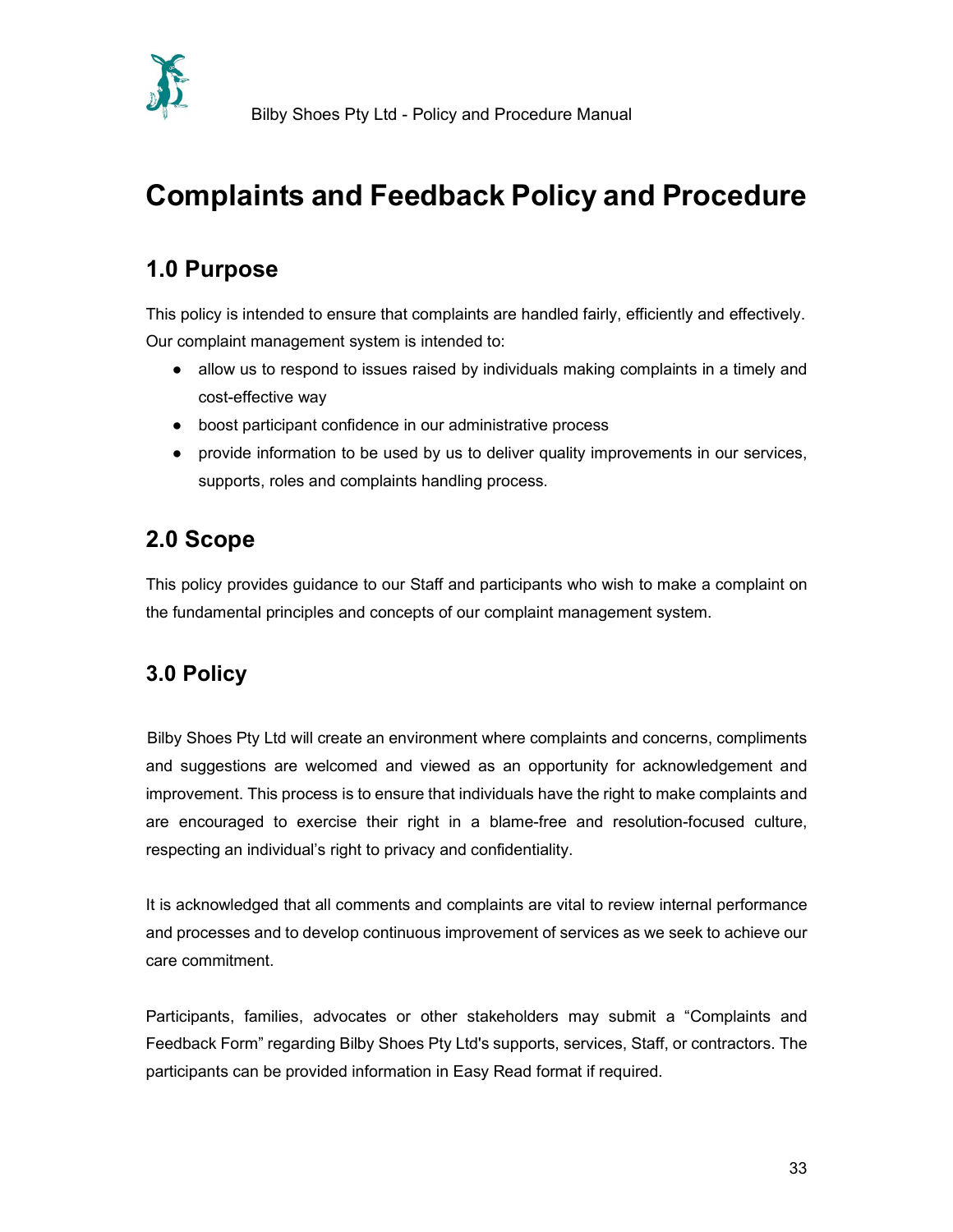

It is our policy to follow the principles of procedural fairness and natural justice and comply with the requirements under the National Disability Insurance Scheme (Complaints Management and Resolution) Rules 2018.

 Bilby Shoes Pty Ltd maintains that complaints and feedback can be managed effectively through:

- implementing an open and transparent complaint handling system
- observing the principles of natural justice and compliance with relevant mandatory reporting under Australian law
- committing to the right of stakeholders to complain either directly or through a representative
- undertaking procedural fairness to reach a fair and correct decision
- taking reasonable steps to inform the complainant of the NDIS Commission Complaints Process, including the use of various communication means, e.g. oral and written
- maintaining complete confidentiality and privacy
- abiding by the NDIS Code of Conduct
- training Staff in our complaint process and the rights of all stakeholders to complain
- considering all complaints seriously and respectfully
- advising participants and Staff's of their rights to complain; informing them on how to make a complaint during assessment and orientation processes; including guidance on the complaint process outlined in the welcome information provided to participants
- provision of support for people who may need assistance to make a complaint
- protection of complainants against retribution or discrimination
- prompt investigation and resolution of complaints
- communicating and consulting with participants, family and advocates during the complaints process and providing feedback and resolutions
- interpretation and application of policies and processes
- providing opportunities for all parties to participate in the complaint resolution process
- accepting Bilby Shoes Pty Ltd and Staff accountability for actions and decisions taken due to a complaint
- committing to resolve problems at the point of service or through referral to alternatives
- committing to use complaints as a means of improving planning, delivery and review of services through our continuous improvement processes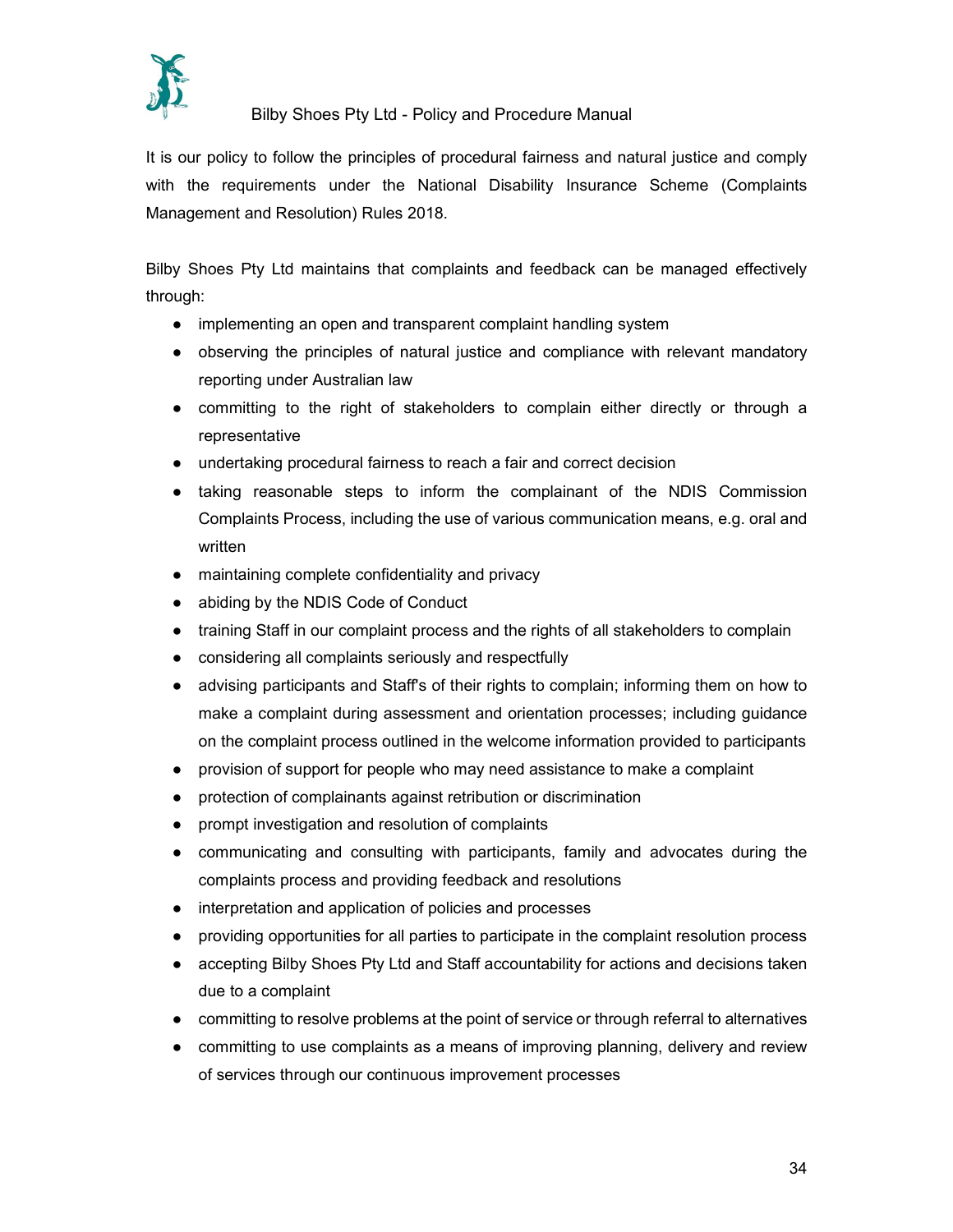

- referring complaints and feedback into our 'Continuous Improvement Policy and Procedure'
- auditing annually the 'Complaints and Feedback Policy and Procedure'.

## 4.0 Definition

| Terminology | <b>Definition</b>                                             |
|-------------|---------------------------------------------------------------|
| Complaint   | An expression of censure, discontent and dissatisfaction or a |
|             | circumstance regarded as a cause for such expression.         |
|             |                                                               |

### 5.0 Procedure

#### 5.1 Complaint process

Complaints and suggestions can be made by:

- using the Complaints and Feedback Form
- contacting a member of Staff, verbally or in writing. The Staff member must offer to document the complaint on behalf of the participant if required and refer the matter to the Director
- contacting the Director, verbally or in writing
- responding to questionnaires and surveys
- sending an email to our contact email
- attending meetings/care conferences
- contacting external complaint agencies, e.g. NDIS Quality and Safeguards **Commission**
- communicating orally, in writing, or any other relevant means.

Complaints may be made by:

- Staff
- participants
- members of the general public
- advocates
- family members
- carers
- anonymous person/s.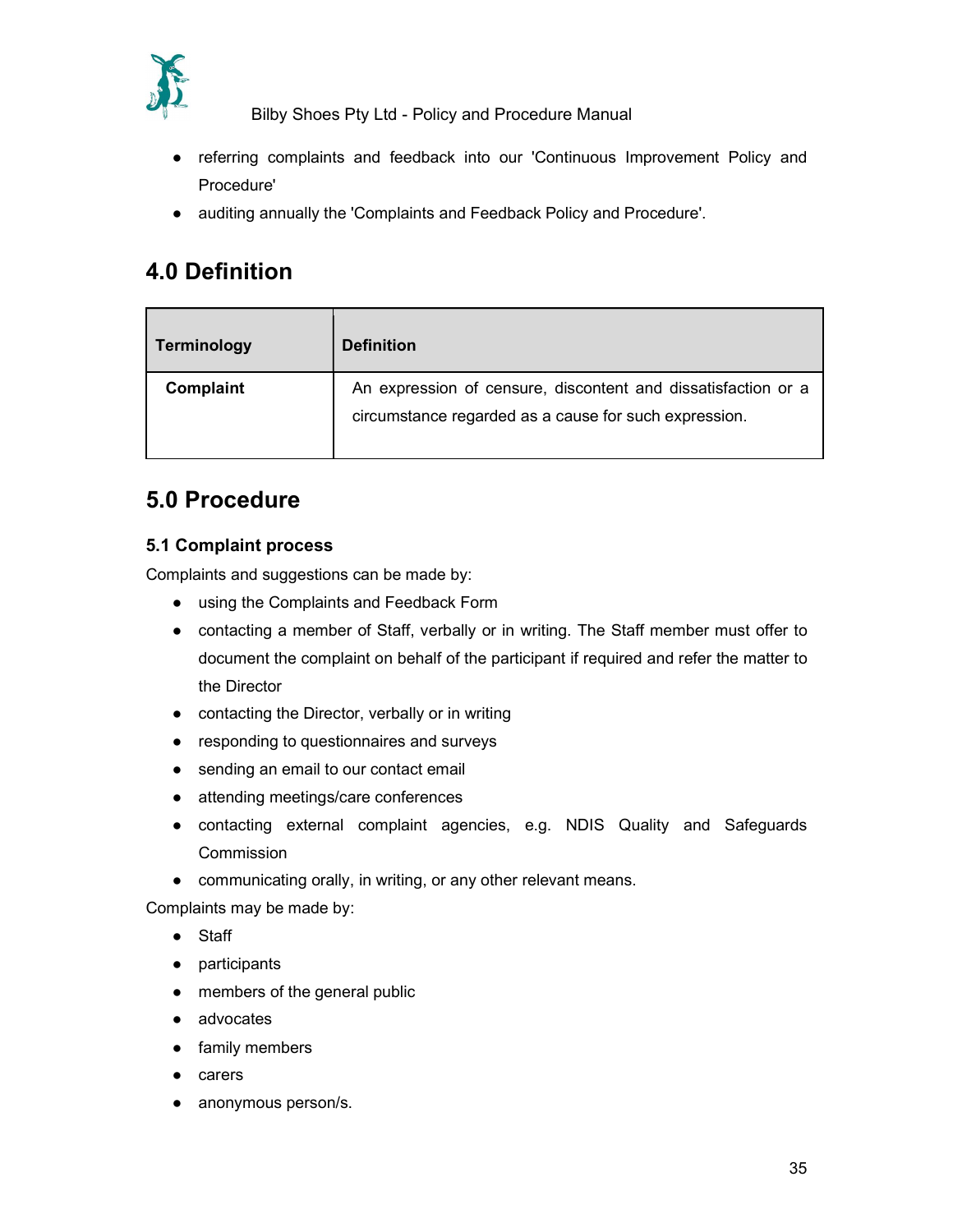

Results are recorded in a Complaint Register which allows for input into our continuous improvement processes. The Continuous Improvement Register will be used to record improvements that are established after the finalisation of the complaint management process.

If a complaint is about:

- support or services; the complaint will be dealt with by the Director
- Staff member/s; the complaint will be dealt with by the Director
- Director; an external person or body may be approached, e.g. NDIS Quality and Safeguards Commission.

Staffs, participants, family and advocates, visiting health professionals and visitors are informed of our complaints process via:

- participant welcome information
- initial access to supports
- Staff orientation, induction and training
- meetings
- participant agreements
- contractor agreements.

#### 5.2 Complaint management process

The process and investigation must adhere to the principles of impartiality, privacy, confidentiality, transparency and timeliness. Complaints will not be discussed with anyone who does not have responsibility for resolving the issue. Bilby Shoes Pty Ltd must take into consideration any cultural and linguistic needs of a participant and provide the relevant support mechanism such as an interpreter or similar.

#### Step 1. Acknowledge

1. Acknowledge all complaints quickly, within one (1) working day, where possible.

#### Step 2. Review of the complaint

- Consult with the participant regarding their desired outcome.
- Inform the complainant of support regarding:
	- their right to an advocate and interpreter
	- stages of decision-making
	- mechanisms to protect privacy
	- their right to complain to the NDIS Quality and Safeguards Commission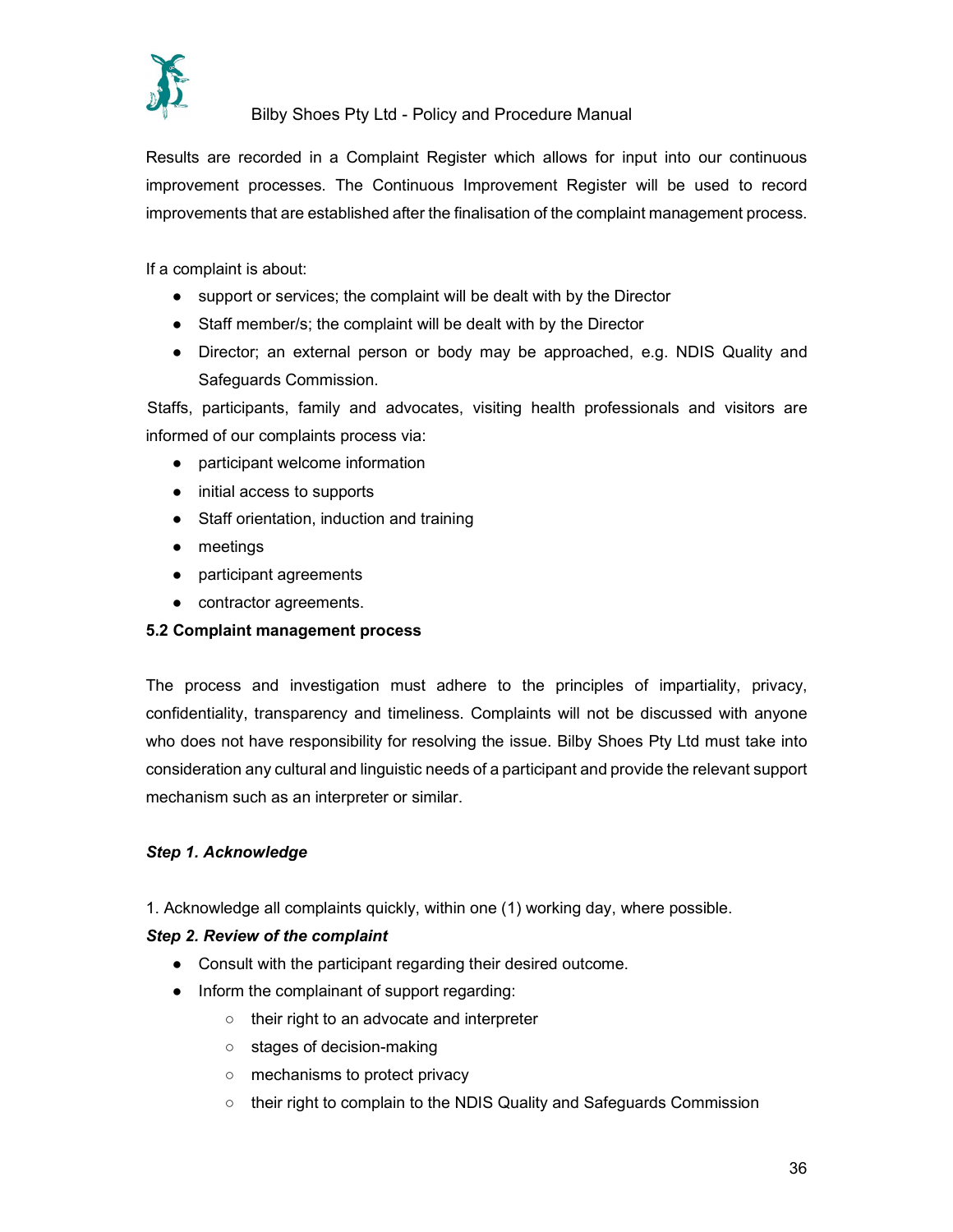

- progress and outcomes.
- Determine the type of complaint, i.e. service, support or process.
- Notify the complainant of each stage of their complaint.
- If a meeting is required, it will be held in a safe environment that has been determined by the complainant and at a time relevant to the participant.
- Where the complainant is a recipient of disability services under the NDIS, check the participant record for a preferred contact for complaints; ask the participant if they would like to nominate a contact from one of the Bilby Shoes Pty Ltd's persons assigned to handle complaints.

#### Step 3. Assessing the complaint

- When assessing a complaint, Director, or their delegate, must prioritise the complaint and determine a resolution pathway (where required).
- After the pathway is established, the complaint will be investigated.

#### Step 4. Investigation and decision process

- At the time of lodging the complaint the Director should determine if it is practicable to find an immediate resolution.
- The Director must keep the complainant informed about the complaint.
- Consult with the complainant to gather information about the underlying issue.
- Analyse antecedents and underlying issues when determining a decision.
- Written responses must be approved by Director before being sent out.
- Respond to the complainant with a clear decision.

#### Step 5. After the decision

- After investigation and a satisfactory response has been documented, the Director will:
	- $\circ$  inform the complainant/s of the decision, including the reason for the decision, and provide options for reviewing the decision
	- ensure that the complaint investigation is satisfactorily completed
	- determine if the complainant is satisfied with the outcome
	- follow up and consult with complainant/s about any concerns
	- ascertain preventative actions and continuous improvement
	- consider if there are any systemic issues that need addressing
	- $\circ$  record the information about the complaint in the Complaint Register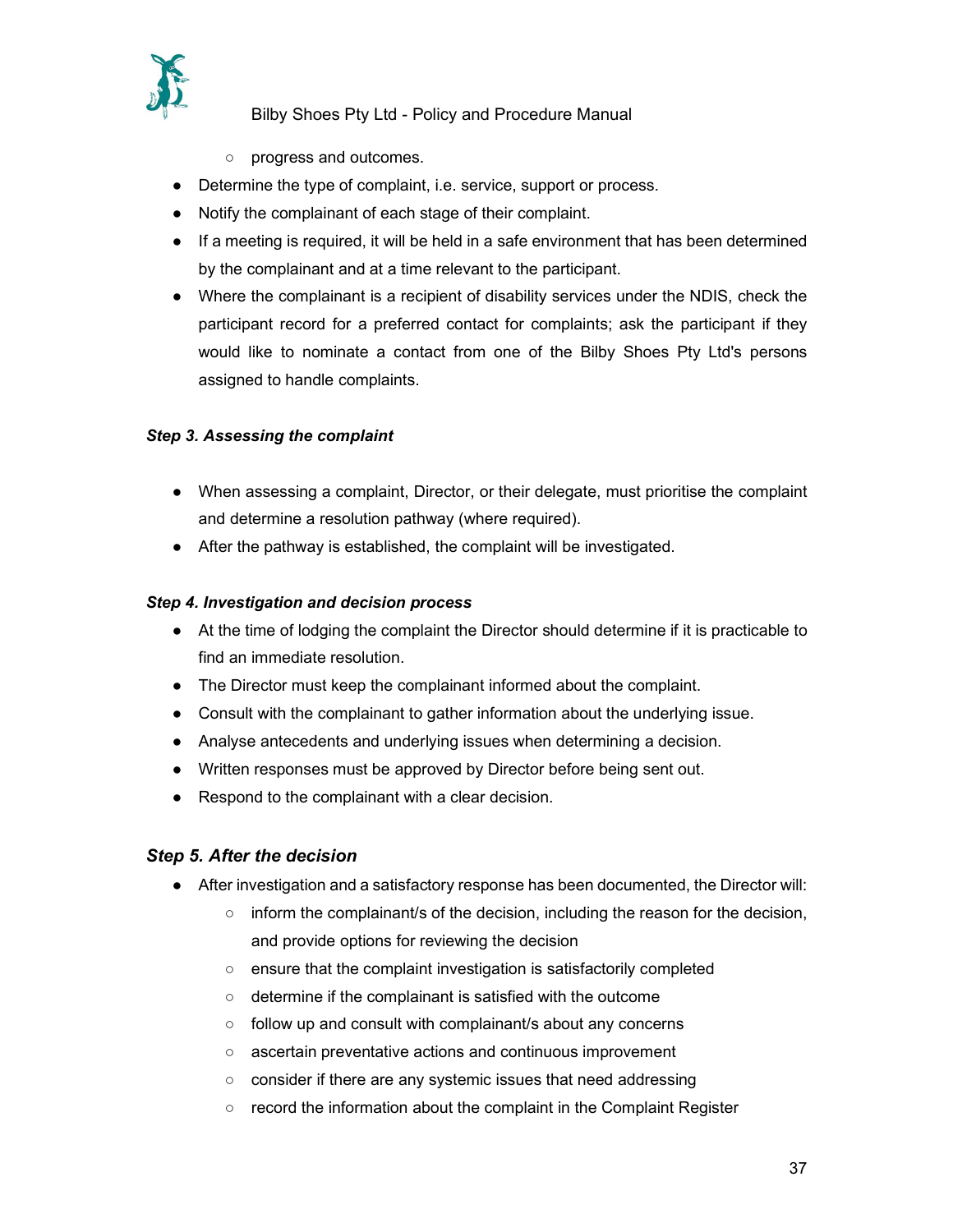

○ Record the details of the improvement stemming from a complaint in the Continuous Improvement Register, if required.

The complaint resolution will be monitored according to the audit schedule and feedback will be provided to the complainant personally.

#### 5.3 Documentation

- All complaints will be recorded in a Complaint Register.
- Information in the register will include:
	- complaint details
	- identified issues
	- actions undertaken to resolve the complaint
	- outcome of the complaint.
- All documents, including Complaint and Feedback forms, are to be uploaded into the computer system.
- Copies of any information provided to the complainant are stored in the file.
- A copy of all complaint documents is retained in the file for seven (7) years from the day of record.
- Statistical and other information will be collected to:
	- review issues raised
	- identify and address systematic issues
	- report information to the Commissioner, if requested by the NDIS Quality and Safeguards Commissioner.
- A policy review will occur if there are legislative changes or when determined by a regular or annual review.

#### 5.4 Unresolved complaints

 Unresolved complaints will be referred to the Director for investigation and resolution. Should the complaint not be resolved to the complainant's satisfaction, the complaint will be escalated to a person nominated by the complainant (with the complainant's permission).

When complaints cannot be resolved internally, the complainant may be referred to:

#### NDIS Quality and Safeguards Commission

Phone: 1800 035 544 (free call from landlines) or TTY 133 677 National Relay Service and ask for 1800 035 544 Interpreters can be arranged.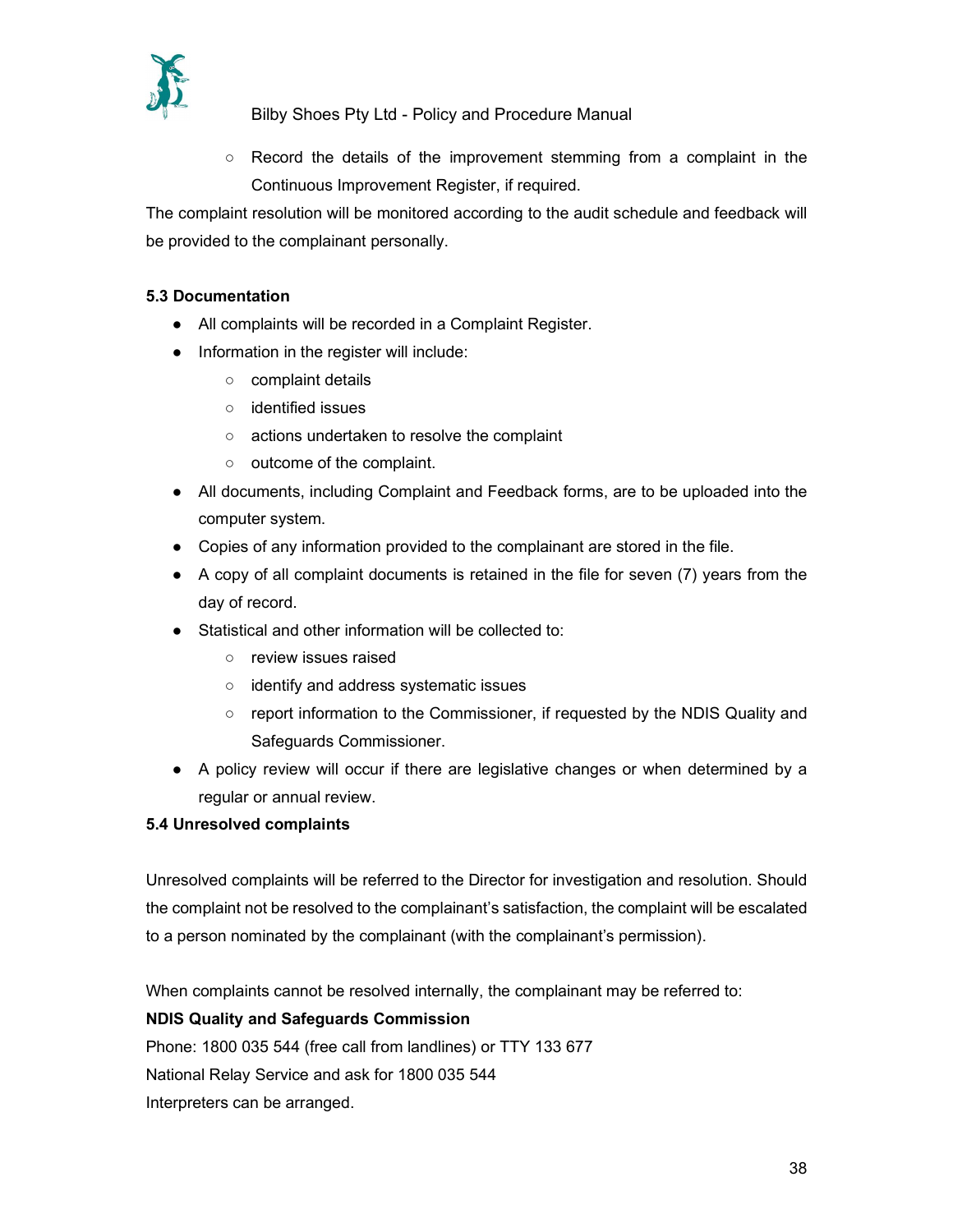

To complete an NDIS Complaint Contact Form online go to **business.gov.au**